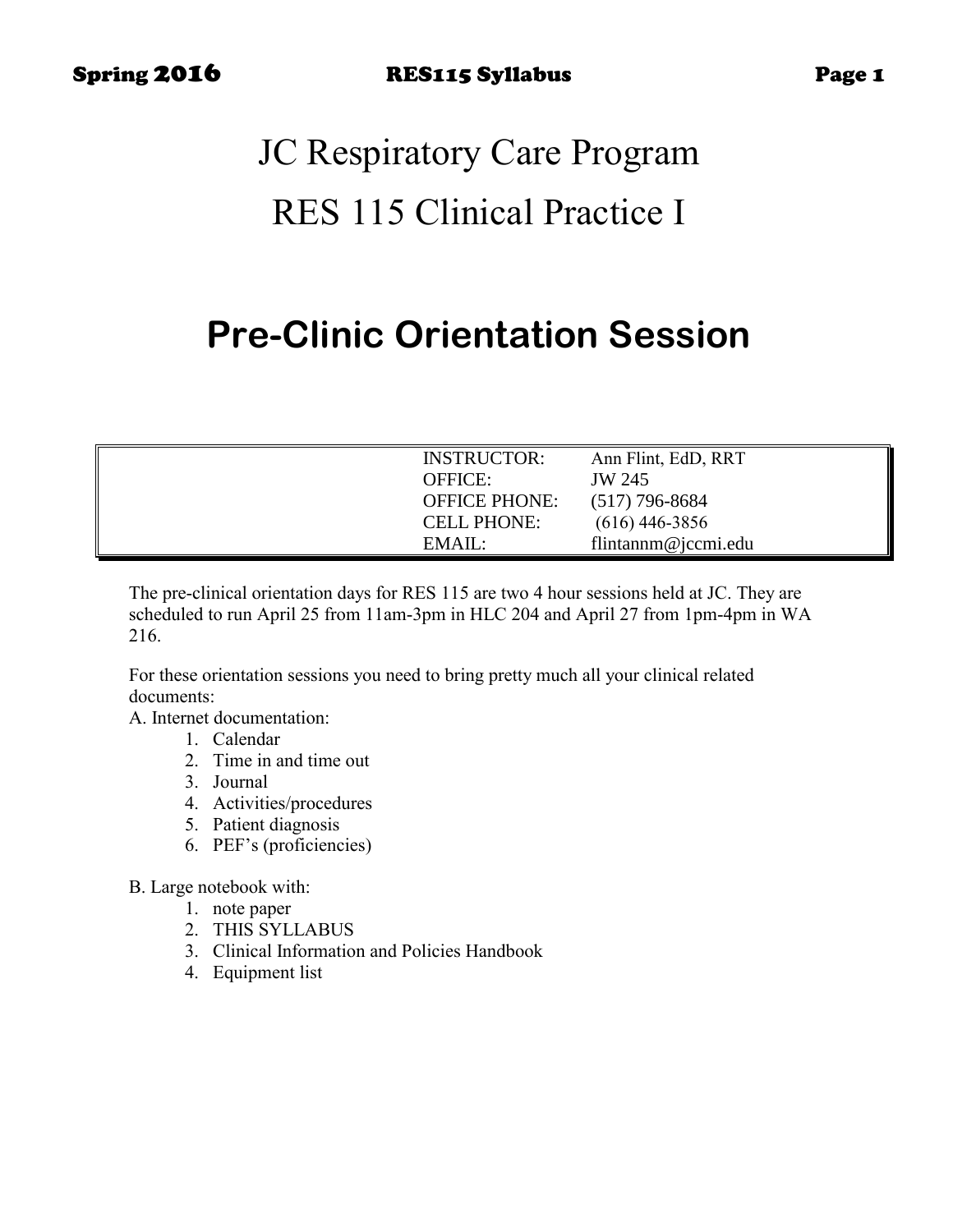# **Outline of Instruction**

| Division:             | <b>Health Sciences</b>                                                                | Area: | <b>Respiratory Care</b>                 |
|-----------------------|---------------------------------------------------------------------------------------|-------|-----------------------------------------|
| <b>Course Number:</b> | <b>RES 115</b>                                                                        |       | <b>Course Name:</b> Clinical Practice I |
| <b>Prerequisite:</b>  | RES 100 - Respiratory Care Techniques I and RES 104 Cardiopulmonary Assessment I      |       |                                         |
| <b>Corequisite:</b>   | RES 110 - Respiratory Care Techniques II and RES 114 Cardiopulmonary Pathophysiology. |       |                                         |
| <b>Credits:</b>       | 5                                                                                     |       |                                         |

### **Course Description/Purpose**

This course provides a hospital experience in which previously acquired classroom theory and laboratory skills can be exercised. Skills practiced include those associated with patient respiratory assessment, oxygen therapy, a wide range of bronchopulmonary hygiene therapies, and equipment processing.

### **Major Units**

o Basic Adult and Pediatric Care

### **Educational/Course Outcomes**

The course goals and objectives incorporate specific Associate Degree Outcomes (ADOs) established by the JC Board of Trustees, administration, and faculty. These goals are in concert with four-year colleges, universities, and reflect input from the professional communities we serve. ADOs guarantee students achieve goals necessary for graduation credit, transferability, and professional skills needed in many certification programs. The ADOs and course objectives addressed in this class include the following:

 $\circ$  Display acceptable fluency in professional attitudes, professional medical ethics, and concern for patient's rights as prescribed in the Respiratory Care program's Clinical Policies manual. **ADO 8**

**Academic Honesty Policy:** If I suspect you of academic dishonesty, I will follow JC's Academic Honesty Policy and take appropriate action up to and including assigning a **failing grade** for the paper, project, report, exam, or the course itself (whichever I deem necessary). To see the policy, visit:<https://www.jccmi.edu/wp-content/uploads/2015/11/1004.pdf> an[d https://www.jccmi.edu/wp](https://www.jccmi.edu/wp-content/uploads/2015/12/StudentCodeOfConduct.pdf)[content/uploads/2015/12/StudentCodeOfConduct.pdf.](https://www.jccmi.edu/wp-content/uploads/2015/12/StudentCodeOfConduct.pdf) 

**Incompletes Policy:** (Excerpt from JC Policy) "A student may request an incomplete from the instructor. The incomplete will be granted only if the student can provide documentation that his or her work up to that point is sufficient in quality, but lacking in quantity, due to circumstances beyond the student's control. Furthermore, a written plan for making up the missing work within one semester must be completed by the student. Final determination of whether an incomplete will be given is the instructor's decision."

#### *Getting Extra Help:* (Besides visiting me during office hours)

It can be very frustrating when you do not understand concepts and are unable to complete homework assignments. However, there are many resources available to help you with your study of respiratory care.

- **CENTER FOR STUDENT SUCCESS:** Tutors (plus additional services for academic success) can be accessed by calling **796-8415** or by stopping by the **Center for Student Success, George Potter (Federer Room C)**. Arrange to get regular assistance from a tutor. Students requiring special assistance (including those affected by the Americans with Disabilities Act) should contact the Center for Student Success. This is the first step in acquiring the appropriate accommodations to facilitate your learning.
- **STUDY GROUP:** Find a study partner or a study group. Sometimes it helps to work through problems with another person.
- **JETNET:** I'll post a discussion board there where you can ask questions of me and/or the group. That way, you can get help at a time when you need it as the posts remain up there.
- **EMAIL:** The best and quickest way to get a hold of me, besides attending class, of course.
- **Redo problems** from tests and homework assignments, particularly ones that you got wrong or have trouble understanding. Remember that you must crawl before you can walk. Similarly, you must have a good handle on the basics of respiratory care before you can master the advanced concepts.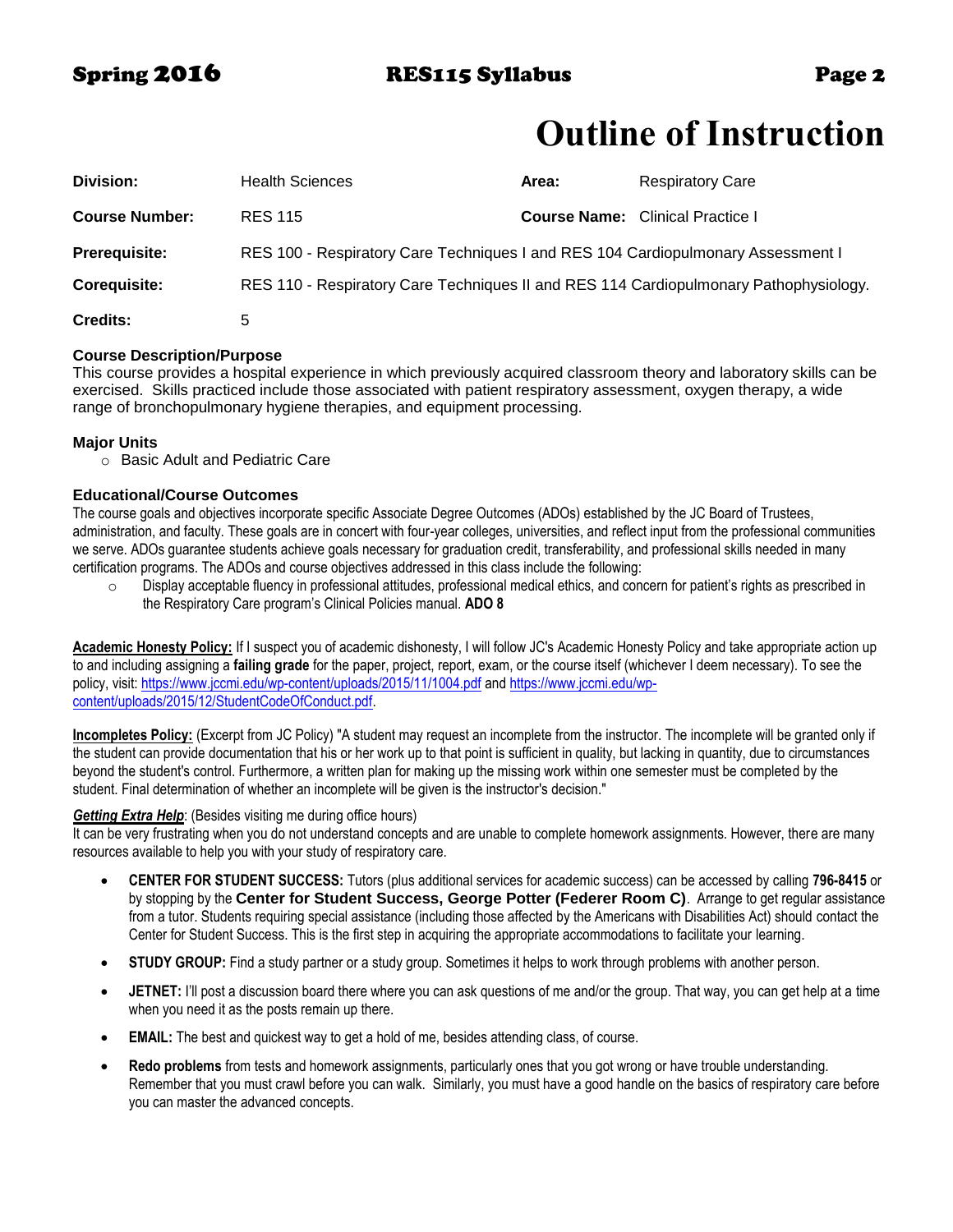# **RES 115 ADULT BASIC CARE CLINIC SPRING 2016**

This clinical semester consists of two basic care rotations, each approximately five weeks long.

The first rotation is an introduction to basic respiratory care with the bulk of activities performed in various patient areas of the hospital. During this introduction there will be instruction, review, and assessment of the student's basic respiratory therapy skills such as: cylinder usage, equipment processing, isolation procedures, medical chart evaluation, oxygen concentration analyzing, basic cardiopulmonary physical assessment, oxygen rounds, pulse oximetry, incentive spirometry, SVN and MDI medication aerosol therapy, LVN aerosol therapies, chest physiotherapy, and cardiopulmonary resuscitation (if activity is available).

The second rotation's tasks will continue to build on the knowledge and skills students have acquired in the first 5 weeks and may further include: intermittent positive pressure breathing, drawing radial artery blood samples, oro/nasotracheal or endotracheal tube suctioning, and cuff management.

The overall goal of this semester is to produce and sharpen the student's basic care skills and knowledge to a level where hiring agencies would feel comfortable in assigning these individuals, within appropriate orientation guidelines, to adult basic care areas.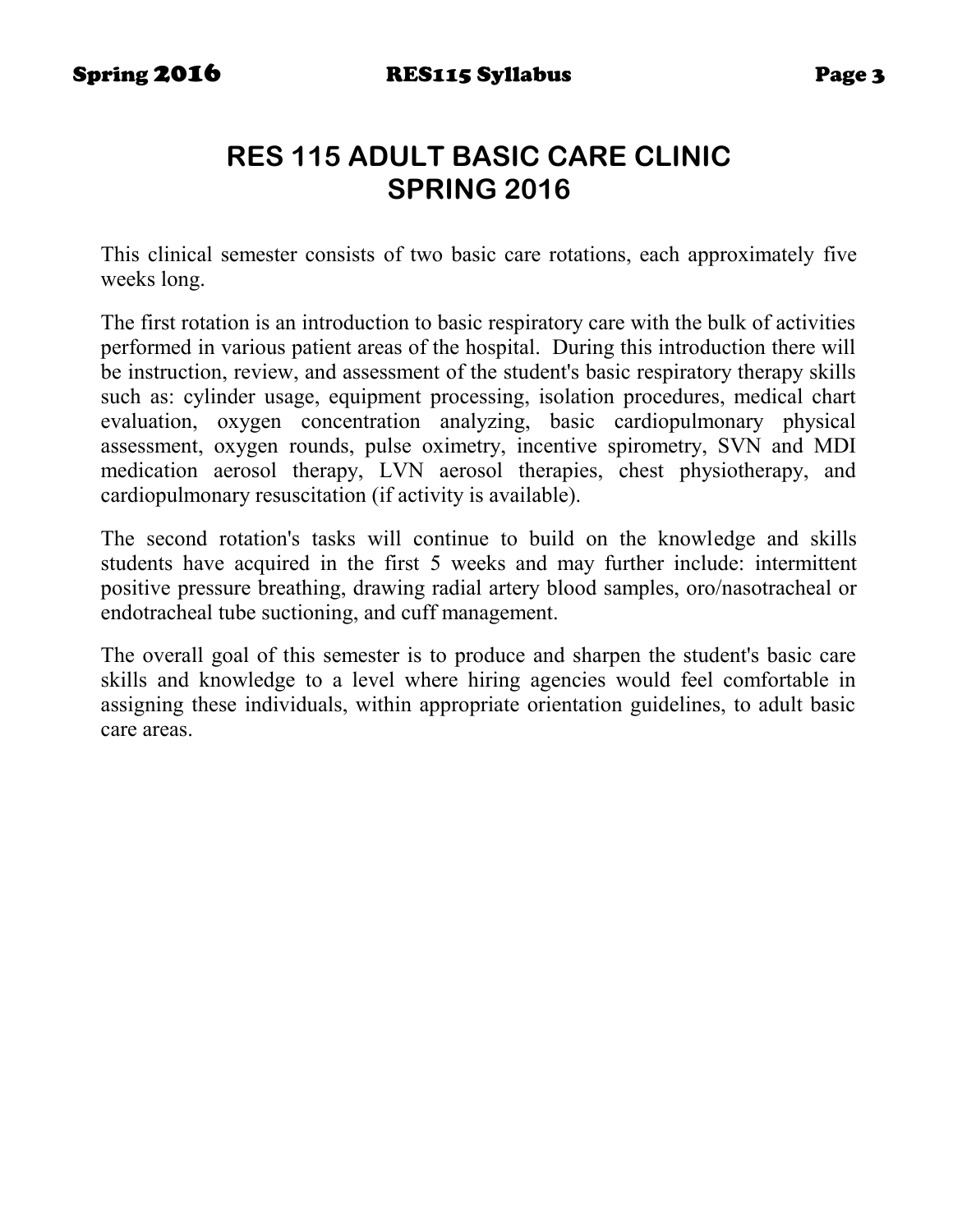# Spring 2016 RES115 Syllabus Page 4

# **EVALUATION**

Points for evaluation are assigned in the following fashion:

- a. Pass/Fail Components (ALL must be satisfactory)
	- 1) completion of patient assessments (**2 in first rotation, 2 in second rotation**)
	- 2) satisfactory physician contact time
	- 3) completion of mandatory proficiencies
	- 4) satisfactory affective evaluations
	- 5) satisfactory attendance and completion of logs and student journals
	- 6) completion of equipment list assessments
	- 7) satisfactory completion of special project (total of 100 points)

| b. | patient assessments                          |   | 20 points              | (4 patient assessments)                                             |
|----|----------------------------------------------|---|------------------------|---------------------------------------------------------------------|
|    | c. clinical exams                            | = | 20 points              | $(2 \text{ exams})$                                                 |
| d. | physician contact<br>e. activites/procedures |   | 20 points<br>10 points | (3 for completeness, 3 for accuracy,<br>4 for content/neatness)     |
| f. | proficiency evaluations                      |   | 20 points              |                                                                     |
| g. | special project                              |   | 10 points              |                                                                     |
|    |                                              |   | 100                    | total points possible                                               |
| h. | attendance                                   | Ξ |                        | +1 if no absences/tardies during the semester, or                   |
|    |                                              |   |                        | 0 if only 1 absence/tardy during the semester, or                   |
|    |                                              |   |                        | -1 for each unexcused absence beyond the first during the semester. |

Also regarding attendance:

- 1. Please refer to the JC Clinical Information and Policies Handbook, which states that "Any absence is considered unexcused if not accompanied by an appropriate notification of absence to the Clinical Instructor".
- 2. In addition, students have been informed that they need to contact the Clinical Coordinator in case of absence.
- 3. Please be sure you have the correct phone numbers available in advance of your needing to use them.
- 4. Failure to call in properly will result in the consequences spelled out in the Handbook, and will also result in a **5 point deduction** from the final clinical grade for **each occurrence**.
- **5. Failure to maintain current health records will result in a 5 point deduction from the final clinical grade**

# **GRADING**

To pass RES 115 the final course average score must be  $\geq 76\%$ .

Final Course Average Score  $=$  (total pts earned/total pts possible) x 100

### *Grading Scale for All Respiratory Care Courses:*

| $4.0 = 93 - 100$ | $2.5 = 80 - 83$  | $1.0 = 68 - 72$  |
|------------------|------------------|------------------|
| $3.5 = 89 - 92$  | $12.0 = 76 - 79$ | $0.5 = 64 - 67$  |
| $3.0 = 84 - 88$  | $1.5 = 73 - 75$  | $0.0 =$ Below 64 |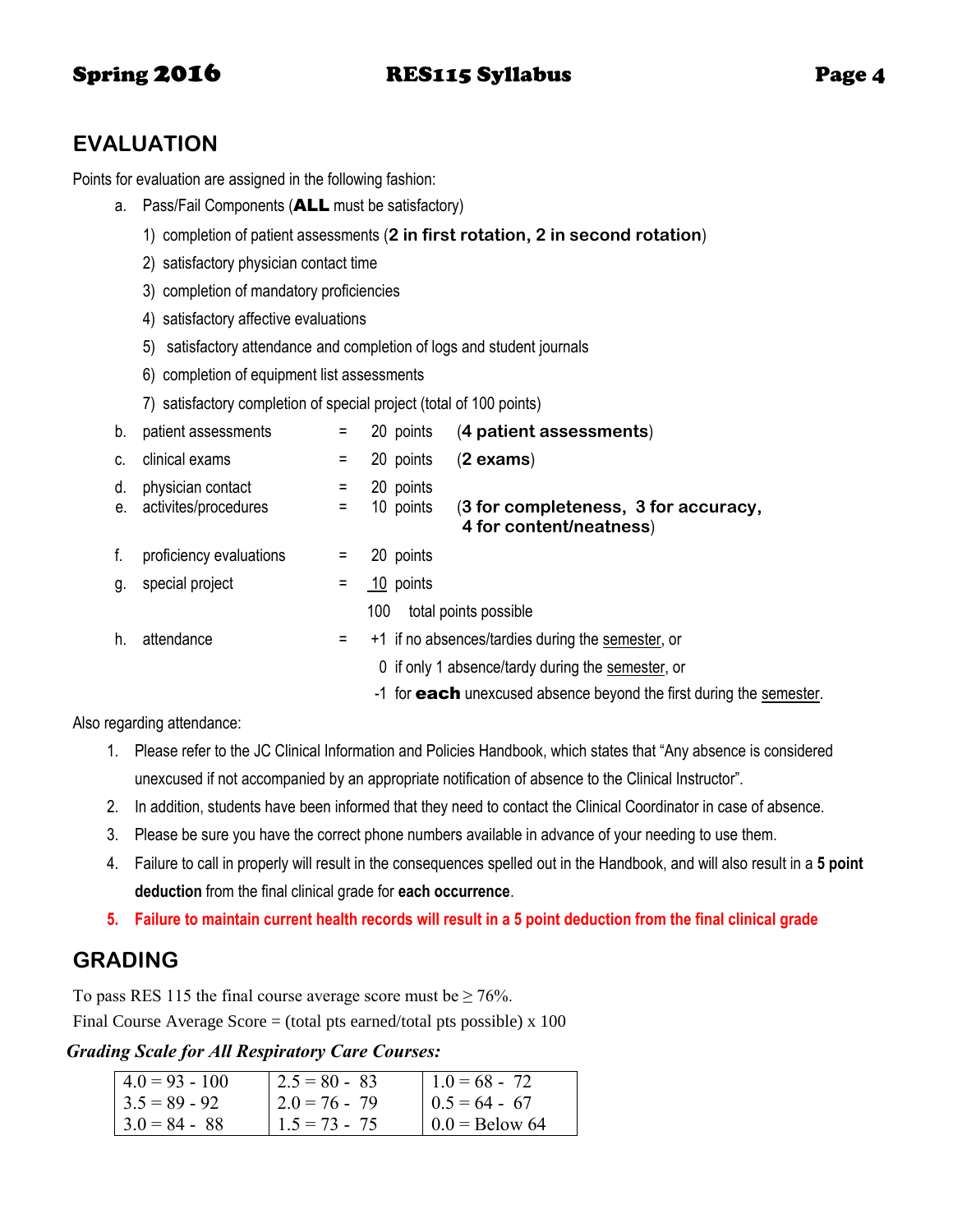# **RES 115 PROFICIENCY EVALUATION LIST**

MANDATORY - All skills/tasks listed as MANDATORY must be evaluated, in writing (PEF), by the end of the clinical semester. The **bolded** activities are used to determine the PEF component of the clinical grade

| Foundation #1. Isolation |                                                               |
|--------------------------|---------------------------------------------------------------|
|                          | Foundation #2. Cleaning, Disinfection, Sterilization (Liquid) |
|                          | Foundation $#3$ . Cylinder Safety & Transport                 |
|                          | Foundation #4. Handwashing                                    |
|                          | Foundation #5. Medical Records/Chart Evaluation               |
|                          | Foundation $#6$ . Measurement of $O_2$ Concentration          |
|                          | Foundation #7. Apical Pulse                                   |
|                          | Foundation #8. Peripheral Pulse                               |
|                          | Foundation #9. Blood Pressure                                 |
|                          | Foundation #10. Patient Assessment                            |
|                          | #A.01 Oxygen Therapy                                          |
|                          | #A.03. Continuous Aerosol Therapy                             |
|                          | #A.05 Medication Nebulizer Therapy                            |
|                          | #A.06 Metered Dose Inhalers (MDI)                             |
|                          | #A.07 Dry Powder Inhalers (DPI)                               |
|                          | #A.08 Incentive Spirometry                                    |

#B.01..Pulse Oximetry

OPTIONAL - These tasks/skills are presented in lecture/lab this semester but due to either low availability of clinical activity or because the topic is covered very late in the semester the related PEF does not have to be done this semester. If you do have the chance to have your performance assessed on an optional task then take the opportunity; those tasks which are optional this semester are mandatory next semester and if assessed now will not have to be re-assessed during the next clinic.

> #A.10..Chest Physical Therapy #A.11. Vibratory PEP (Acapella®, Flutter®, Vest, etc.) #A.13..Airway Suctioning (Exposed Catheter) #B.02..Radial Artery Puncture #B.07.. 12-Lead Electrocardiography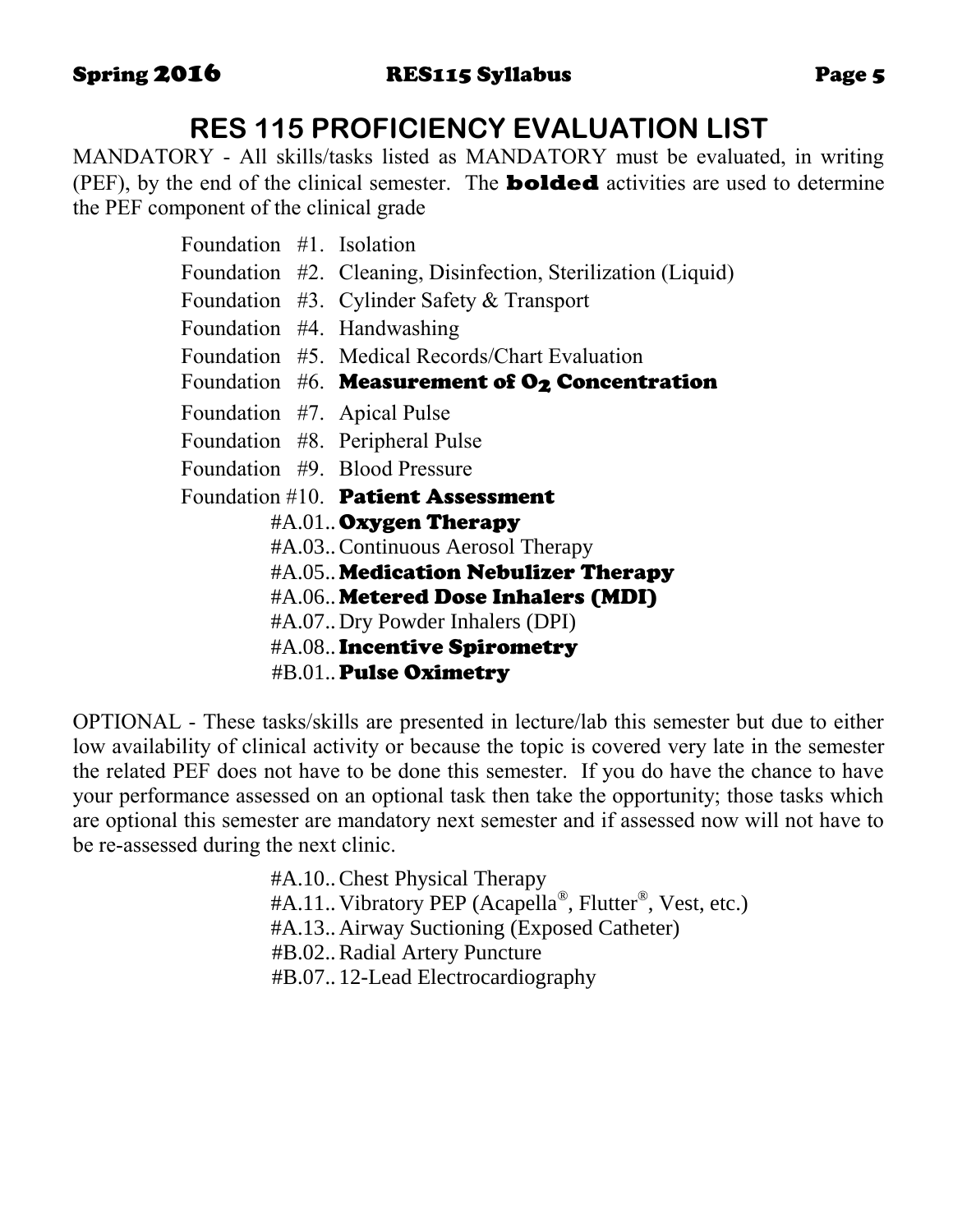# JACKSON COLLEGE - RESPIRATORY CARE PROGRAM RESPIRATORY CARE CONSULT SYSTEM© **ADULT BASIC CARE**

| <b>STUDENT</b>                                                                                                                                                                                                                                                                                                                                                                                                                                                                                                                                                                                                                                                                                                                                                                                                                                                                                  |
|-------------------------------------------------------------------------------------------------------------------------------------------------------------------------------------------------------------------------------------------------------------------------------------------------------------------------------------------------------------------------------------------------------------------------------------------------------------------------------------------------------------------------------------------------------------------------------------------------------------------------------------------------------------------------------------------------------------------------------------------------------------------------------------------------------------------------------------------------------------------------------------------------|
| SEMESTER SPRING/FALL<br>ASSESSMENT: #1 #2 #3 #4 #5 EXTRA DATE                                                                                                                                                                                                                                                                                                                                                                                                                                                                                                                                                                                                                                                                                                                                                                                                                                   |
| A. GENERAL PATIENT INFORMATION:<br>1. PRIMARY DISEASE: EMPHYSEMA $\Box$ CHRONIC BRONCHITIS $\boxed{X}$ ASTHMA $\Box$<br>CHF $\Box$<br><b>CHEST TRAUMA</b><br>(limit selection to these) POST ABD/THORAX SURG PNEUMONIA<br>LUNG CA $\Box$<br><b>OTHER</b><br>3. $SEX \Psi/F$<br>2. AGE $\frac{57 \text{ y/o}}{25 \text{ y/o}}$<br>4. BODY TYPE:<br>Cobese <sup>)</sup><br>Thin<br>Moderate<br>5. PRESENT PULMONARY DIAGNOSES: <b>Pulmonary dx or cardiac/renal/neuro dx that directly affect pulmonary</b><br>function ONLY! If the pulmonary dx is not in the chart, you must determine the most likely dx (get help from<br>instructor).<br>6. PERTINENT HISTORY: Hx related to present condition &/or general pulmonary health. May include job (coal<br>miner), smoking hx, (40 pack-years, has not smoked for 7 years), previous respiratory (conditions (L<br>pneumonectomy in 1983), etc. |
|                                                                                                                                                                                                                                                                                                                                                                                                                                                                                                                                                                                                                                                                                                                                                                                                                                                                                                 |
| 7. RELEVANT SUBJECTIVE INFORMATION (from patient interview): Information from a bedside recent history; i.e.,                                                                                                                                                                                                                                                                                                                                                                                                                                                                                                                                                                                                                                                                                                                                                                                   |
| the IMMEDIATE history of the patient's present condition. Seek information specifically about                                                                                                                                                                                                                                                                                                                                                                                                                                                                                                                                                                                                                                                                                                                                                                                                   |
| 1) dyspnea (and variations including DOE, orthopnea, and PND),                                                                                                                                                                                                                                                                                                                                                                                                                                                                                                                                                                                                                                                                                                                                                                                                                                  |
| 2) presence of wheezing or other abnormal sounds associated with the respiratory cycle,                                                                                                                                                                                                                                                                                                                                                                                                                                                                                                                                                                                                                                                                                                                                                                                                         |
| 3) chest pain, and                                                                                                                                                                                                                                                                                                                                                                                                                                                                                                                                                                                                                                                                                                                                                                                                                                                                              |
| 4) cough (how often, how strong, is it productive).<br><b>EXAMPLE:</b> Pt c/o DOE but denies orthopnea or PND. States he has a productive cough q AM and several times                                                                                                                                                                                                                                                                                                                                                                                                                                                                                                                                                                                                                                                                                                                          |
| during the day of thick, yellow sputum. States he "breathes easier" after his bronchodilator therapy.                                                                                                                                                                                                                                                                                                                                                                                                                                                                                                                                                                                                                                                                                                                                                                                           |
| 8. RESPIRATORY THERAPIES ORDERED (ONLY therapies done by RTs. Include ALL relevant order information.):                                                                                                                                                                                                                                                                                                                                                                                                                                                                                                                                                                                                                                                                                                                                                                                         |
| List ALL active orders which are actually implemented by RTs, as written in the chart. Do not forget to include O2 tx.                                                                                                                                                                                                                                                                                                                                                                                                                                                                                                                                                                                                                                                                                                                                                                          |
| <b>Example:</b> Hospital Medications                                                                                                                                                                                                                                                                                                                                                                                                                                                                                                                                                                                                                                                                                                                                                                                                                                                            |
| 1) $\mathbf{O2}$ ( <i>a</i> ) 2 L/min by NC,                                                                                                                                                                                                                                                                                                                                                                                                                                                                                                                                                                                                                                                                                                                                                                                                                                                    |
| 2) Albuterol 2.5 mg in UD 2.5 mL NS by IPPB q4°,                                                                                                                                                                                                                                                                                                                                                                                                                                                                                                                                                                                                                                                                                                                                                                                                                                                |
| 3) Atrovent MDI 4 puffs QID.                                                                                                                                                                                                                                                                                                                                                                                                                                                                                                                                                                                                                                                                                                                                                                                                                                                                    |
| 4) Vanceril MDI 2 puffs BID                                                                                                                                                                                                                                                                                                                                                                                                                                                                                                                                                                                                                                                                                                                                                                                                                                                                     |
| <b>Home</b> medications                                                                                                                                                                                                                                                                                                                                                                                                                                                                                                                                                                                                                                                                                                                                                                                                                                                                         |
| 1) Combivent QID                                                                                                                                                                                                                                                                                                                                                                                                                                                                                                                                                                                                                                                                                                                                                                                                                                                                                |
| 2) Advair 500/50 BID                                                                                                                                                                                                                                                                                                                                                                                                                                                                                                                                                                                                                                                                                                                                                                                                                                                                            |
| <b>B. RESPIRATORY PHYSICAL ASSESSMENT</b> (FILL IN BLANK OR CIRCLE APPROPRIATE DESCRIPTORS):<br>1. RESP. RATE $\qquad \qquad$ 11 Br/min<br>7. ORAL TEMP 37.5 °C<br>4. SVC 2.87 L<br>2. TIDAL VOLUME $\underline{\hspace{1cm}} 460$ mL/Br $\hspace{1cm}$ 5. MIP $\underline{\hspace{1cm}} -48$ -cmH <sub>2</sub> O $\hspace{1cm}$ 8. CENTRAL CYANOSISY/(V)<br>$\circledcirc$ 1<br>9. PERIPHERAL CYANOSIS(Y)N<br>$5.06$ L/min 6. WOBOK<br>3. $\dot{V}$ E<br>10. BREATH SOUNDS ALL abnormal/adventitious breath sounds. Note locations of all abnormalities.                                                                                                                                                                                                                                                                                                                                       |
| 11. SECRETIONS Note: 1) quantity 2) viscosity 3) color 4) cough effort.<br><b>Example: Patient expectorated approximately 5-10 mL of thick, yellow sputum with a strong cough effort.</b><br>12. PHYSICAL SIGNS OF COPD:<br>$Y^{(n)}$ e. $\uparrow T_{E}$ $\downarrow$ $Y^{(n)}$<br>$(y)$ <sub>N</sub><br>a. $\uparrow$ A-P DIAMETER<br>WN                                                                                                                                                                                                                                                                                                                                                                                                                                                                                                                                                      |
| b. DIGITAL CLUBBING $(y)$<br>d. ACCESSORY MUSCLE USE                                                                                                                                                                                                                                                                                                                                                                                                                                                                                                                                                                                                                                                                                                                                                                                                                                            |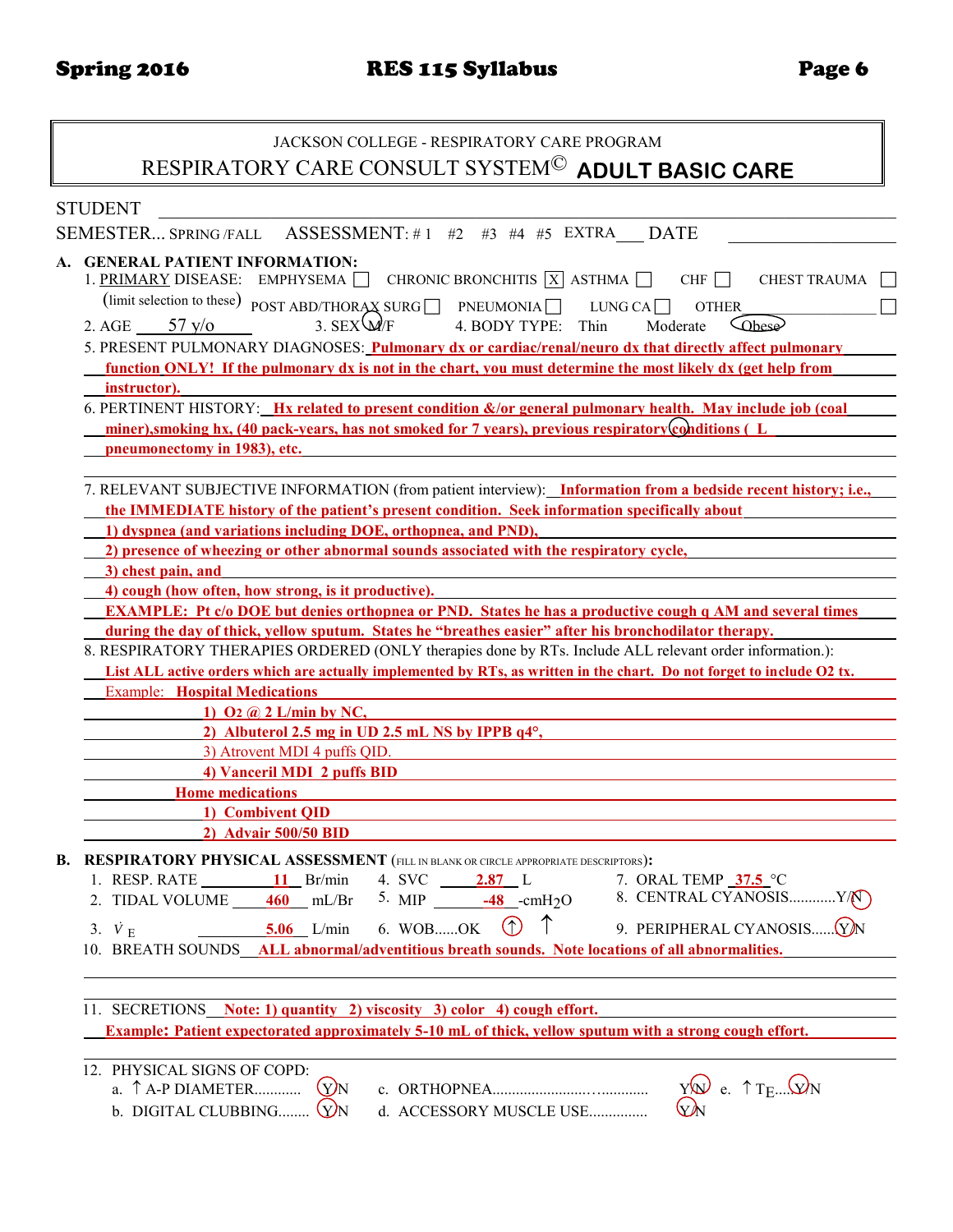## Spring 2016 **RES 115 Syllabus** Page 7

|  | C. CARDIOVASCULAR ASSESSMENT (FILL IN BLANK OR CIRCLE APPROPRIATE DESCRIPTORS):                                   |    |       |          |               |           |                                                      |      |
|--|-------------------------------------------------------------------------------------------------------------------|----|-------|----------|---------------|-----------|------------------------------------------------------|------|
|  | <b>HEART RATE</b>                                                                                                 | 96 | B/min |          | 4. SKIN COLOR | nl        | Periph. Edema<br>6.                                  | Y(N) |
|  | RHYTHMCREGULARDRREGULAR                                                                                           |    |       |          | 5. SKIN TEMP  | sl. warm  | <b>NECK VEIN</b><br>$7_{\scriptscriptstyle{\ddots}}$ |      |
|  | BLOOD PRESSURESYS 125 mmHg/DIAS 88 mmHg                                                                           |    |       |          |               |           | <b>ENGORGE</b>                                       | .YJN |
|  | D. NEUROLOGICAL ASSESSMENT (CIRCLE APPROPRIATE DESCRIPTORS):                                                      |    |       |          |               |           |                                                      |      |
|  | LEVEL OF CONSCIOUSNESSComatose                                                                                    |    |       | Obtunded | Somnolent     | Lethargic | Awake/Alert                                          |      |
|  |                                                                                                                   |    |       | Place    | Time          |           | No apparent disorientation                           |      |
|  | SIGNIFICANT CNS DRUGS: anti-convulsants, analeptics (resp. stimulants), respiratory depressants, pain medications |    |       |          |               |           |                                                      |      |
|  |                                                                                                                   |    |       |          |               |           |                                                      |      |
|  | E. LABORATORY TESTS:                                                                                              |    |       |          |               |           |                                                      |      |
|  | <b>SPUTUM CULTURE Results pending</b>                                                                             |    |       |          |               |           |                                                      |      |
|  |                                                                                                                   |    |       |          |               |           |                                                      |      |
|  |                                                                                                                   |    |       |          |               |           |                                                      |      |
|  |                                                                                                                   |    |       |          |               |           |                                                      |      |
|  |                                                                                                                   |    |       |          |               |           |                                                      |      |

### 2. CHEST X-RAY **RML atelectasis, hyperlucency of other lobes and flattening of diaphragms consistent with air-trapping.**

3. LABS (start with MOST RECENT lab data and record others in REVERSE chronological order)

|               | Date   | Time | Electrolytes: | $K^+$      | $Na+$      | CO <sub>2</sub> | $Cl-$ |      | Glucose | <b>BUN</b> | Creat. |
|---------------|--------|------|---------------|------------|------------|-----------------|-------|------|---------|------------|--------|
| a.            | 2/7/15 | 1445 |               | 5.0        | 102        | 28              | 89    | 156  |         | 1.2        | 5.0    |
| $\mathbf b$ . |        |      |               |            |            |                 |       |      |         |            |        |
|               |        |      | CBC:          | <b>WBC</b> | <b>RBC</b> | Hgb             | Hct   | Plt. |         | Other:     |        |
| $c_{\cdot}$   | 2/7/15 | 1445 |               | 14K        | 5.6        | 18.9            | 48%   | 346K |         |            |        |
| d.            |        |      |               |            |            |                 |       |      |         |            |        |

4. BLOOD GAS DATA (start with MOST RECENT ABG data and record others in REVERSE chronological order)

|                | Date   | Time | pH   | PaCO <sub>2</sub> | HCO <sub>3</sub> | PaO <sub>2</sub> | $\frac{1}{5}$ SaO <sub>2</sub> /SpO <sub>2</sub> | Hgb  | <b>OXYGEN</b><br><b>DEVICE</b> | L/min | FIO <sub>2</sub> |
|----------------|--------|------|------|-------------------|------------------|------------------|--------------------------------------------------|------|--------------------------------|-------|------------------|
| a.             | 2/7/99 | 1445 |      |                   |                  |                  | 93%                                              |      | NC                             | 1.5   | 0.26             |
| $\mathbf{b}$ . | 2/6/99 | 0630 |      |                   |                  |                  | 88%                                              |      | none                           |       | 0.21             |
| $c_{\cdot}$    | 2/5/99 | 0645 | 7.39 | 53                | 29               | 94               | 96%                                              | 14.8 | NC                             |       | 0.28             |
| d.             | 2/4/99 | 0700 | 7.41 | 47                | 27               | 48               | 84%                                              | 14.6 | NC                             |       | 0.28             |

| <b>F. MOST RECENT ABG</b> |         | <b>DATA</b>                        | <b>INTERPRETATION / COMMENTS</b>                              |
|---------------------------|---------|------------------------------------|---------------------------------------------------------------|
| Acid-base status          |         | PaCO <sub>2</sub> 53 mmHg          | complete JC interpretation (compensated respiratory acidosis) |
|                           |         | $HCO3- 29 mEq/L$                   |                                                               |
|                           | pH 7.39 |                                    |                                                               |
| Ventilation status        |         | PaCO <sub>2</sub> 53 mmHg          | acceptable, hyper- or hypoventilation. note resp. effort      |
|                           |         | $V_E$ 5.06 L/min                   | (hypoventilation c $\uparrow$ WOB but ok $V_F$ )              |
| Oxygenation status        |         | PaO <sub>2</sub> 94 mmHg           | JC interpretation. Note $O_2\%$ , [Hgb], etc.                 |
|                           |         | SaO <sub>2</sub> 96%; Hb 14.8 g/dL | (corrected hypoxemia on 2 L/min NC; good [Hgb])               |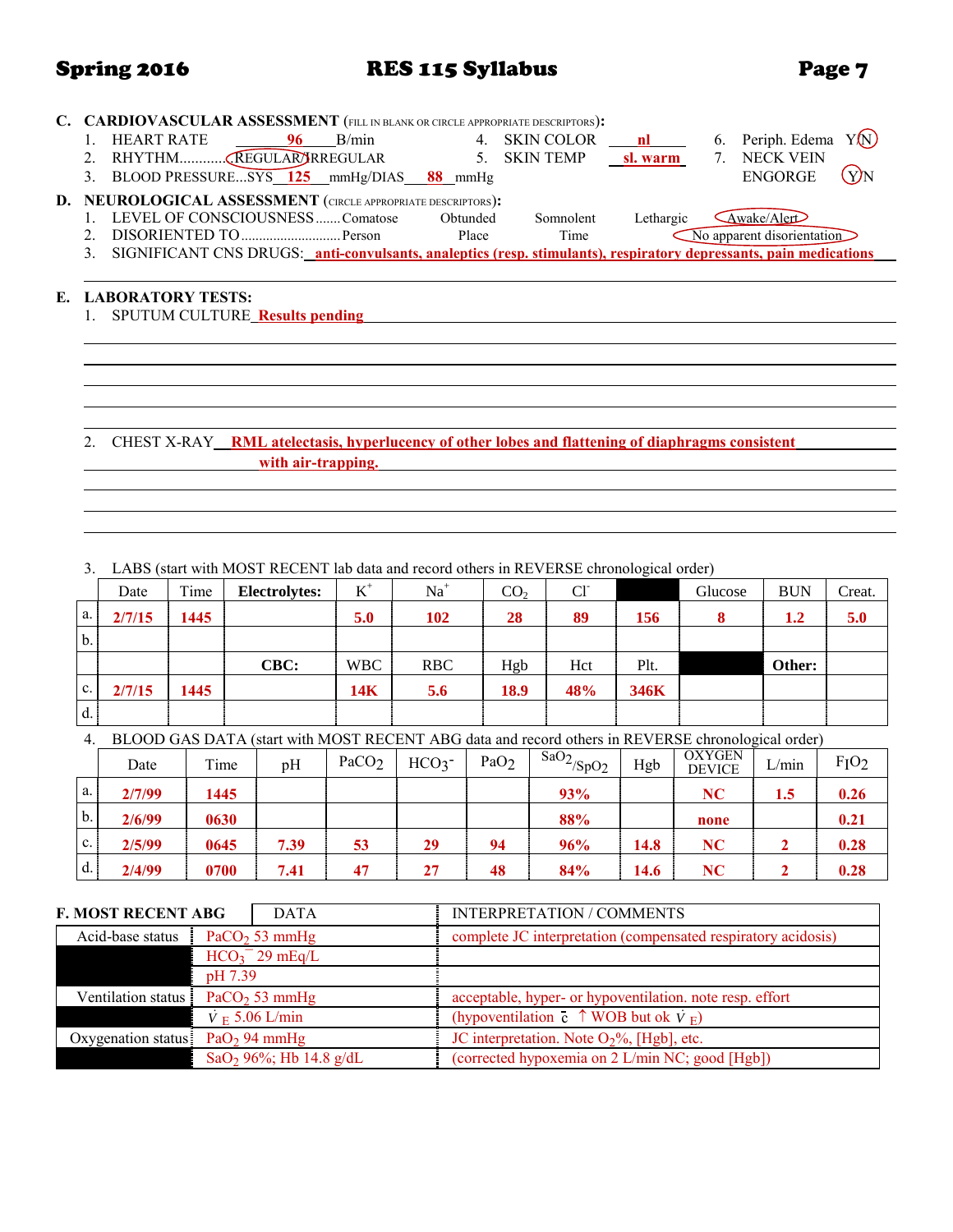### Spring 2016 RES 115 Syllabus Page 8

**G. PULMONARY MATH:** Calculate the following equations using information gleaned from the patient chart. (Please use a barometric pressure (PB) of **760 mmHg** for appropriate calculations if the correct PB is not known for the day of the assessment). Note the large spaces made available here, and please **SHOW YOUR WORK**—and the appropriate **UNITS**. If you do not have an appropriate set of data to complete a calculation (i.e, no ABGs), please **note this** and list a set of **"made-up" values** so that you can perform the calculations. However, ideally you will **seek out patients** who will have **all of the required data** available, so that you can see how these values are applied in the real world.

1. **PAO2** 

 $PAO2 = FIO2 (PB - PH2O) - CO2/RO$ (using values from 2/5/14 ABG, and normal values for PB, PH2O, and RQ):  $PAO2 = 0.28 (760 - 47) - 53/0.8 =$  = 0.28 (713) – 66.25

 $PAO2 = 199.64 - 66.25$  PAO2 = 133.39 torr

### 2. **P(A-a)O2**

 $P(A-a)O2 = PAO2 - PaO2$ (using values from 2/5/14 ABG, and calculated PAO2 above): P(A-a)O2 = 133.39 – 94 = **39.39 torr** 

### 3. **CaO2**

 $CaO2 = (Hgb \times SaO2 \times 1.34) + (PaO2 \times 0.003)$ (using values from 2/5/14 ABG):  $CaO2 = (14.8 \times 0.96 \times 1.34) + (94 \times 0.003)$  = (19.04) + (0.28)  $CaO<sub>2</sub> = 19.3$  vol<sup>o</sup>/<sub>0</sub>

### **H. ORDERED DRUGS WITH PULMONARY CONSEQUENCES:**

| <b>COMMON NAME</b> | PHYSICAL ACTION                                                                                                                   | THERAPEUTIC GOALS                                               |               |                                                                          |               |  |  |
|--------------------|-----------------------------------------------------------------------------------------------------------------------------------|-----------------------------------------------------------------|---------------|--------------------------------------------------------------------------|---------------|--|--|
| albuterol          | sympathomimetic bronchodilator                                                                                                    |                                                                 |               | $\downarrow$ WOB & $\uparrow$ distri. of $\vee$ E 2° to $\downarrow$ RAW |               |  |  |
| Atrovent           | $\mathsf{cc}$<br>anticholinergic                                                                                                  | $\epsilon$                                                      | $\mathsf{cc}$ | $\overline{\mathbf{c}}$                                                  | cc            |  |  |
| Vanceril           | steroidal anti-inflammatory & bronchodilator                                                                                      | $\epsilon$                                                      | cc            | $\mathsf{cc}$                                                            | $\degree$ and |  |  |
|                    |                                                                                                                                   | $\downarrow$ chances of future inflammatory response            |               |                                                                          |               |  |  |
| Lasix              | ↓ lung fluid (2° to $\uparrow$ U.O.) $\rightarrow \uparrow$ DLCO & $\uparrow$ CLT                                                 | $\uparrow$ PaO <sub>2</sub> & $\downarrow$ WOB                  |               |                                                                          |               |  |  |
| digoxin            | ↓lung fluid (2° to ↑C.O. & ↓pulm. pooling) $\rightarrow$ ↑DLCO & ↑CLT                                                             | $\uparrow$ PaO <sub>2</sub> & $\downarrow$ WOB                  |               |                                                                          |               |  |  |
| O <sub>2</sub>     | $\uparrow P(A-a)O_2 \rightarrow \uparrow O_2$ diffusion $\rightarrow \uparrow PaO_2 \& \uparrow SaO_2 \rightarrow \uparrow CaO_2$ | $\uparrow$ C <sub>T</sub> O <sub>2</sub> & $\downarrow$ dyspnea |               |                                                                          |               |  |  |
|                    |                                                                                                                                   |                                                                 |               |                                                                          |               |  |  |
|                    | NOTE: Group drugs which are the most functionally similar together.                                                               |                                                                 |               |                                                                          |               |  |  |
|                    |                                                                                                                                   |                                                                 |               |                                                                          |               |  |  |
|                    |                                                                                                                                   |                                                                 |               |                                                                          |               |  |  |

**I. DIAGNOSIS:** Pulmonary Dx and Functional Pathology (Get from pathology book, RRT, or Dr.)

| <b>RESPIRATORY DISORDER</b>                            | <b>Chronic Bronchitis</b>              |
|--------------------------------------------------------|----------------------------------------|
|                                                        | IF APPLICABLE, INDICATE WITH $\sqrt{}$ |
| <b>ATELECTASIS</b>                                     |                                        |
| <b>ALVEOLAR CONSOLIDATION</b>                          |                                        |
| <b>INCREASED ALVEOLAR CAPILLARY MEMBRANE THICKNESS</b> |                                        |
| <b>IBRONCHOSPASM</b>                                   |                                        |
| EXCESSIVE BRONCHIAL SECRETIONS                         |                                        |
| DISTAL AIRWAY WEAKENING                                |                                        |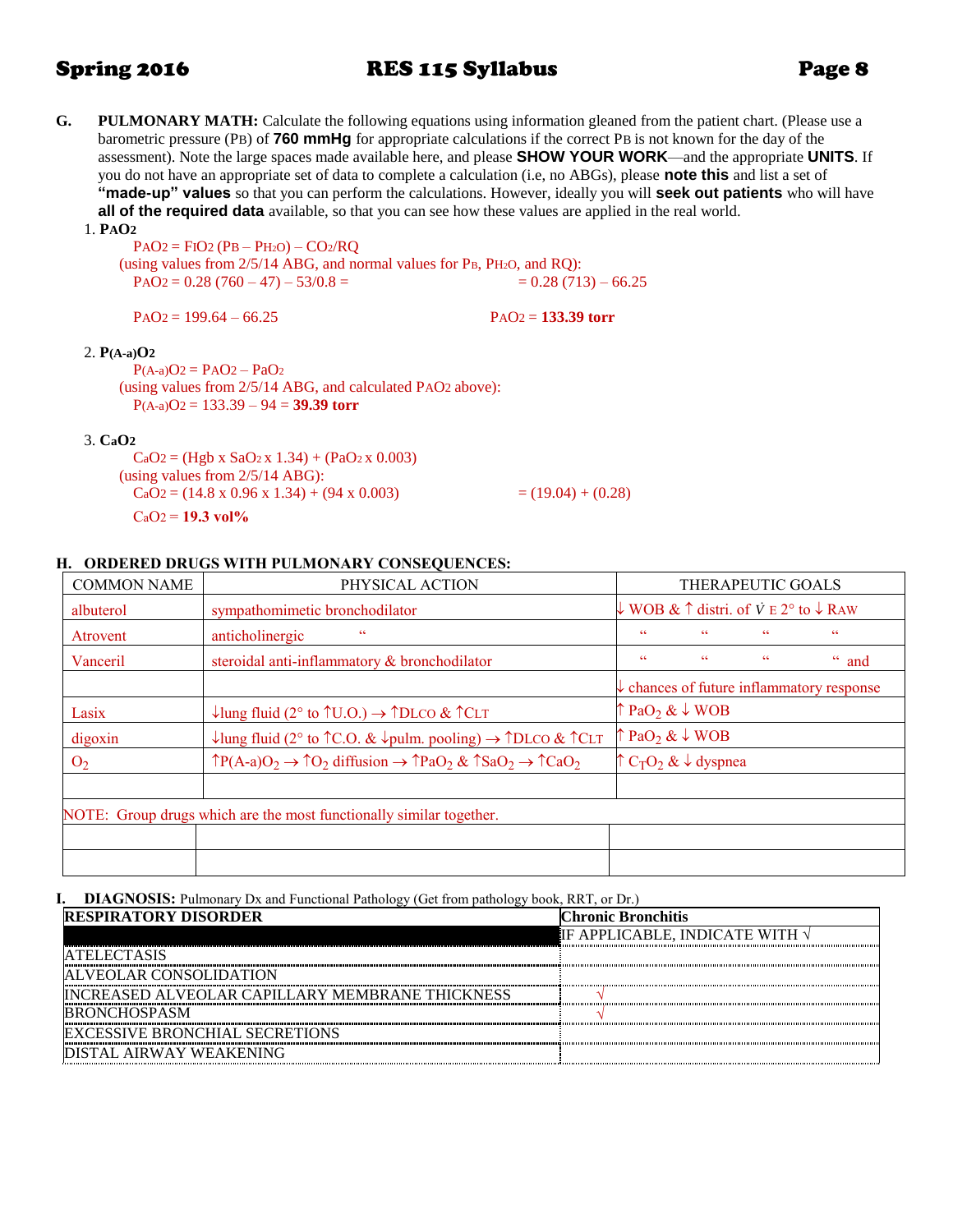**J. RESPIRATORY THERAPY ORDERS AND CONFIRMING INDICATIONS** (Confirm with physical assessment and lab data YOU have gathered. Do NOT reiterate indications stated by others in the chart, conclude from your OWN assessment information that you've recorded on the opposite side of this form.):

| <b>ORDERED THERAPY</b>                                   | <b>ACTUAL PATIENT SYMPTOMS/SIGNS INDICATING NEED FOR THERAPY</b>                      |
|----------------------------------------------------------|---------------------------------------------------------------------------------------|
| O <sub>2</sub> tx $(2 L/min$ by NC)<br>1)                | Hypoxemia on RA (see note below on protocol NC $O_2$ titration to 1.5 L/min)          |
| bronchodilator tx:<br>2)                                 |                                                                                       |
| sympathomimetic<br>a)                                    | No wheezing heard; may be some bronchospasm $2^{\circ}$ to c. bronchitis inflamm. AND |
| (albuterol, 2.5 mg $q4^{\circ}$                          |                                                                                       |
| aerosolized by IPPB)                                     |                                                                                       |
| anticholinergic<br>b)                                    | Pt. still has mild TWOB, TE, TA-P diameter, & Taccessory vent. muscle use             |
| (Atrovent, 4 MDI puffs QID)                              | indicating continuing problems c AW obstruction                                       |
| anti-inflammatory, steroidal<br>$\mathbf{c}$             | Dx of chronic bronchitis which includes chronic airway inflammation                   |
| (Vanceril, 2 MDI puffs BID)                              |                                                                                       |
| lung expansion tx (IPPB $q4^{\circ}$ )<br>3 <sup>)</sup> | Pt. is ambulatory, has a strong cough, and can achieve $VC > 15$ mL/kg tx : this      |
|                                                          | therapy appears to be <b>NOT INDICATED</b>                                            |
|                                                          |                                                                                       |
| <b>NOTE: Where is the Evidence?</b>                      |                                                                                       |

**K. RESPIRATORY CARE CONSULT NOTES** (NOT to be a restatement of charted plans. Develop your OWN plans according to OPTIMAL therapy as stated in the pathology & therapy sections of your texts.):

Write in the form of a consult note. Address to "Dear Dr. Young (or whoever)." Confirm/refute therapies as ordered. State

additional helpful therapies. If you recommend a change in therapies, explain why.

EXAMPLE

| (DON'T use "Dr. Flint"; I'm neither a doctor nor this note's intended audience.)<br><b>Dear Dr. Young:</b>                                             |
|--------------------------------------------------------------------------------------------------------------------------------------------------------|
| &<br><b>Suggestion</b><br>Justification<br><u>Therapy</u>                                                                                              |
| This patient's NC O <sub>2</sub> tx appears indicated by the presence of room air hypoxemia, although at lower than the presently                      |
| ordered 2 L/min level. Following O2 management protocol procedures, the patient's O2 has been titrated to 1.5 L/min and is                             |
| maintaining a SpO <sub>2</sub> of $> 92\%$ .                                                                                                           |
| Bronchodilator therapies appear indicated by continuing signs of $\uparrow$ RAW ( $\uparrow$ WOB, $\uparrow$ TE, use of accessory ventilation muscles, |
| and evidence of air-trapping) and pt's. subjective improvement P treatment. Consider substituting Flovent for Vanceril.                                |
| Flovent is equivalent to Vanceril in cost and effectiveness, but at half the dosage and with a lower risk of systemic steroidal                        |
| effects. Consider changing the albuterol tx to $q^{2}$ wa and prn @ noc; it is presently $q^{2}$ throughout the night; but the patient is              |
| sleeping well $(a)$ night $s$ c/o SOB when woke for PM tx.                                                                                             |
| 3) I suggest IPPB be DC'ed and albuterol be delivered via MDI and be monitored by nursing. Patient achieves acceptable                                 |
| spontaneous SVC and MIP, is ambulatory, $\&$ cooperates performing DB $\&$ C for nursing. IPPB may worsen his hyperinflation.                          |
| Consider adding CPT to RML, QID, to attempt to hasten resolution of atelectasis. Consider ordering breathing/coughing<br>4)                            |
| instruction (FET, ACB, AD) to improve cough effectiveness and $\downarrow$ airtrapping.                                                                |
| 5) For long term management, you may wish to have a pre-/post-bronchodilator PFT performed. If the pt's high RAW proves to                             |
| <u>be significantly reversible, then you may wish to explore other maintenance bronchodilators (the BID <math>\beta</math>2 agonist Serevent and</u>   |
| the QD anticholinergic tiotropium) or other, non-steroidal anti-inflammatories (one of the leukotriene modifiers such as                               |
| Accolate or Singulair). To assist with home management of secretions, use of PEP or Flutter <sup>TM</sup> devices may be explored. To                  |
| best determine post-hospitalization respiratory treatment alternatives, a pulmonary rehab, consult would be helpful.                                   |
| Sookie Flint, SRT                                                                                                                                      |
|                                                                                                                                                        |
|                                                                                                                                                        |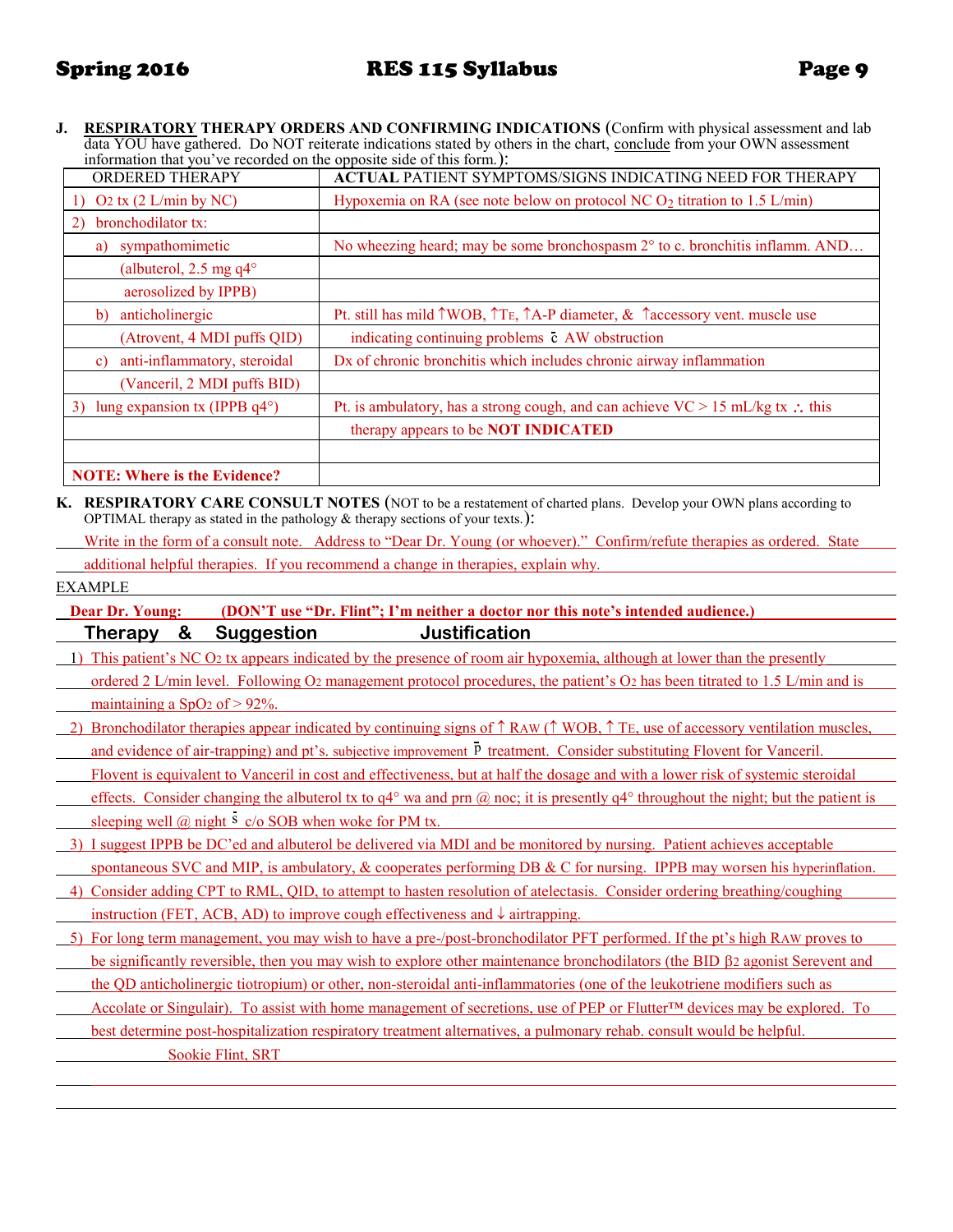| Respiratory Care Consult Note                  |
|------------------------------------------------|
| ミクユー<br>こじりニ<br>ksupa<br><b>SAIC</b><br>S<br>S |
| l                                              |

|                                                                             | Worksheet For:      | Respiratory Care Consult Note |
|-----------------------------------------------------------------------------|---------------------|-------------------------------|
| Recommend-ation                                                             | Therapy & Technique | Justification                 |
| Therapy(ies) to<br><b>Continue As</b><br>Prescribed<br>Suggested<br>Present |                     |                               |
| Therapy(ies) to<br>Suggested<br>Present<br>Alter                            |                     |                               |
| Therapy(ies) to<br>Discontinue<br>Suggested<br>Present                      |                     |                               |
| Suggested New<br>Therapy(ies)                                               |                     |                               |
| Suggested<br>Additional<br>Consults                                         |                     |                               |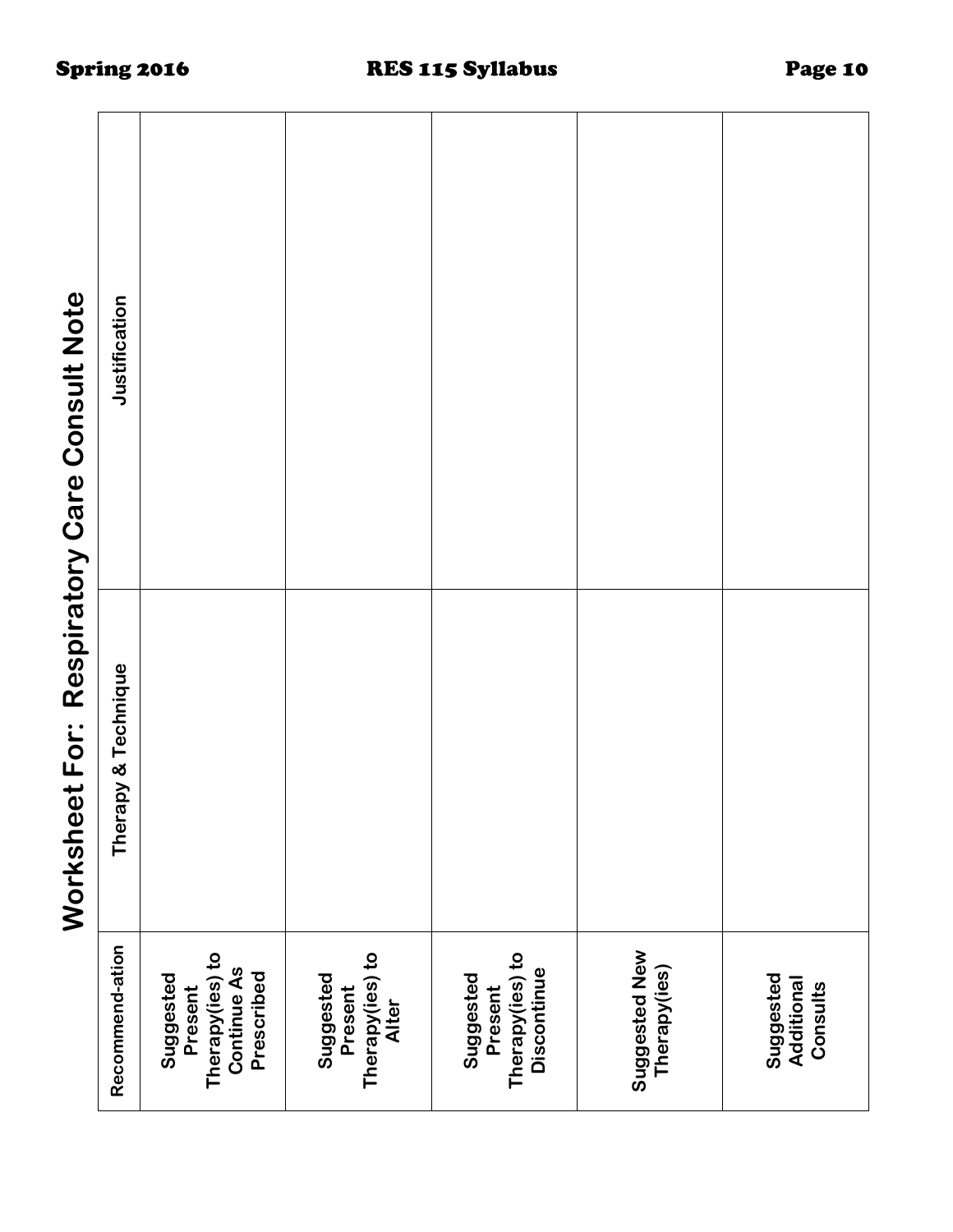# **Asthma Management Drug Consult Worksheet**

A resident just starting a pulmonary rotation has been assigned an asthmatic patient. The patient has moderate baseline bronchospasm and experiences severe exacerbations 2 to 3 times per year requiring hospitalization. The patient has been placed on mechanical ventilation twice during extreme conditions of status asthmaticus.

The resident asks you for a thumbnail sketch of the kinds of drugs that might be useful in the management of this patient's asthma.

A. Name 2 modern **rescue/reliever bronchodilators** which operate through different modes of action (1a. & 1b. are different only in their isomeric make-up); and a combination drug.

| <b>Mode of Action</b>                               | <b>Generic Name</b> | <b>Brand Name</b> |
|-----------------------------------------------------|---------------------|-------------------|
| 1a<br><u> 1989 - Andrea Andrew Maria (h. 1989).</u> |                     |                   |
| 1 <sup>b</sup>                                      |                     |                   |
|                                                     |                     |                   |
|                                                     |                     |                   |
|                                                     |                     |                   |

B. Name 3 **non-steroidal maintenance/controller bronchodilators** and their modes of action.

| <b>Mode of Action</b> | <b>Generic Name</b> | <b>Brand Name</b> |
|-----------------------|---------------------|-------------------|
| $\mathbf{4}$          |                     |                   |
| $\mathcal{L}$         |                     |                   |
| $\mathfrak b$         |                     |                   |
| −                     |                     |                   |

C. Name 3 categories of **maintenance/controller anti-allergic/anti-inflammatory** drugs, which work through different modes of action, a combination agent, and cite examples of drugs available in each category.

| <b>Mode of Action</b>                                           | <b>Generic Name</b>      | <b>Brand Name</b>             |
|-----------------------------------------------------------------|--------------------------|-------------------------------|
| 9.<br><u> 1989 - Johann Barnett, fransk politiker (d. 1989)</u> |                          | a. $\qquad \qquad$            |
|                                                                 |                          |                               |
|                                                                 |                          | $c.$ $\overline{\phantom{a}}$ |
|                                                                 |                          | $a.$ $\qquad \qquad$          |
|                                                                 |                          |                               |
|                                                                 | $c.$ $\qquad \qquad$     |                               |
|                                                                 |                          | d. $\overline{\phantom{a}}$   |
|                                                                 |                          |                               |
|                                                                 | b. formoterol+budesonide | Symbicort                     |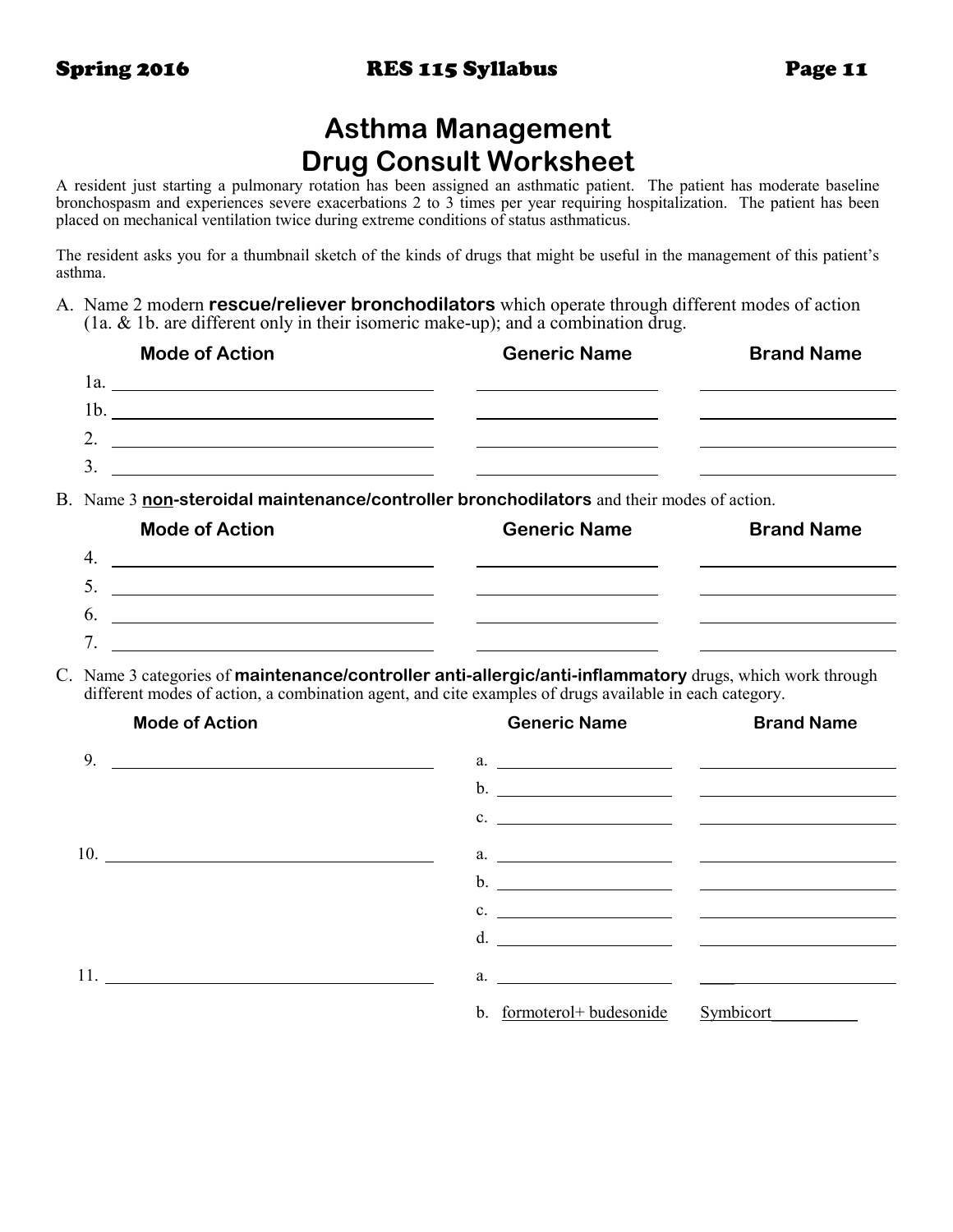# **CLINICAL CALENDAR**

| <b>Month</b>  | <b>Date</b>    | <b>Day</b>  | <b>Event</b>                                                                                                                                                                                                    |
|---------------|----------------|-------------|-----------------------------------------------------------------------------------------------------------------------------------------------------------------------------------------------------------------|
| <b>May</b>    | 24,26          | Tues./Thurs | <b>Orientation</b> at hospitals                                                                                                                                                                                 |
| May           | 31             | Tues.       | First day of Rotation 1                                                                                                                                                                                         |
| June          | 13             | Monday      | Case study #1 due.<br>Contract for special project due.                                                                                                                                                         |
| <b>June</b>   | 16             | Thurs.      | Formative Evaluation filled out by CI due                                                                                                                                                                       |
| June          | 20             | Monday      | <b>MANDATORY</b> Clinical mtg. on JC campus 9:30-11:30am.<br>All documentation validated in ClinicalTrac.                                                                                                       |
| June          | 30             | Thurs.      | Clinical first half of clinical shift only; Last day of Rotation 1.<br>Instructor CIC mtg. 12n-3pm.<br>Summative Evaluation filled out by CI due.<br>Students evaluate clinical site by July 1.                 |
| July          | 11             | Monday      | <b>MANDATORY</b> Clinical mtg. on JC campus 9:30-11:30am.<br><b>Clinical Exam 1.</b><br>Case study #2 due.<br>All documentation validated in ClinicalTrac.                                                      |
| July          | 5              | Tuesday     | First day of clinical for Rotation 2                                                                                                                                                                            |
| July          | 21             | Thursday    | Formative Evaluation filled out by CI due                                                                                                                                                                       |
| July          | 25             | Monday      | MANDATORY clinical mtg. on JC campus 9:30-11:30am.<br>Case study #3 due.<br>All documentation validated in ClinicalTrac.                                                                                        |
| <b>August</b> | $\overline{2}$ | Tuesday     | Last day of Rotation 2.<br>Summative Evaluation filled out by CI due.<br><b>Students evaluate clinical site by August 5.</b>                                                                                    |
| <b>August</b> | $\overline{4}$ | Thursday    | Lab Practical 9am-1pm.<br>CIC meeting 1-3pm.                                                                                                                                                                    |
| <b>August</b> | 5              | Friday      | <b>MANDATORY</b> Clinical mtg. on JC campus 10am-1pm.<br><b>Clinical Exam 2.</b><br>Case study #4 due.<br>Equipment list and special project documentation due.<br>All documentation validated in ClinicalTrac. |
|               |                |             |                                                                                                                                                                                                                 |

--------------------------------------------------------------------------------------------------------------------------------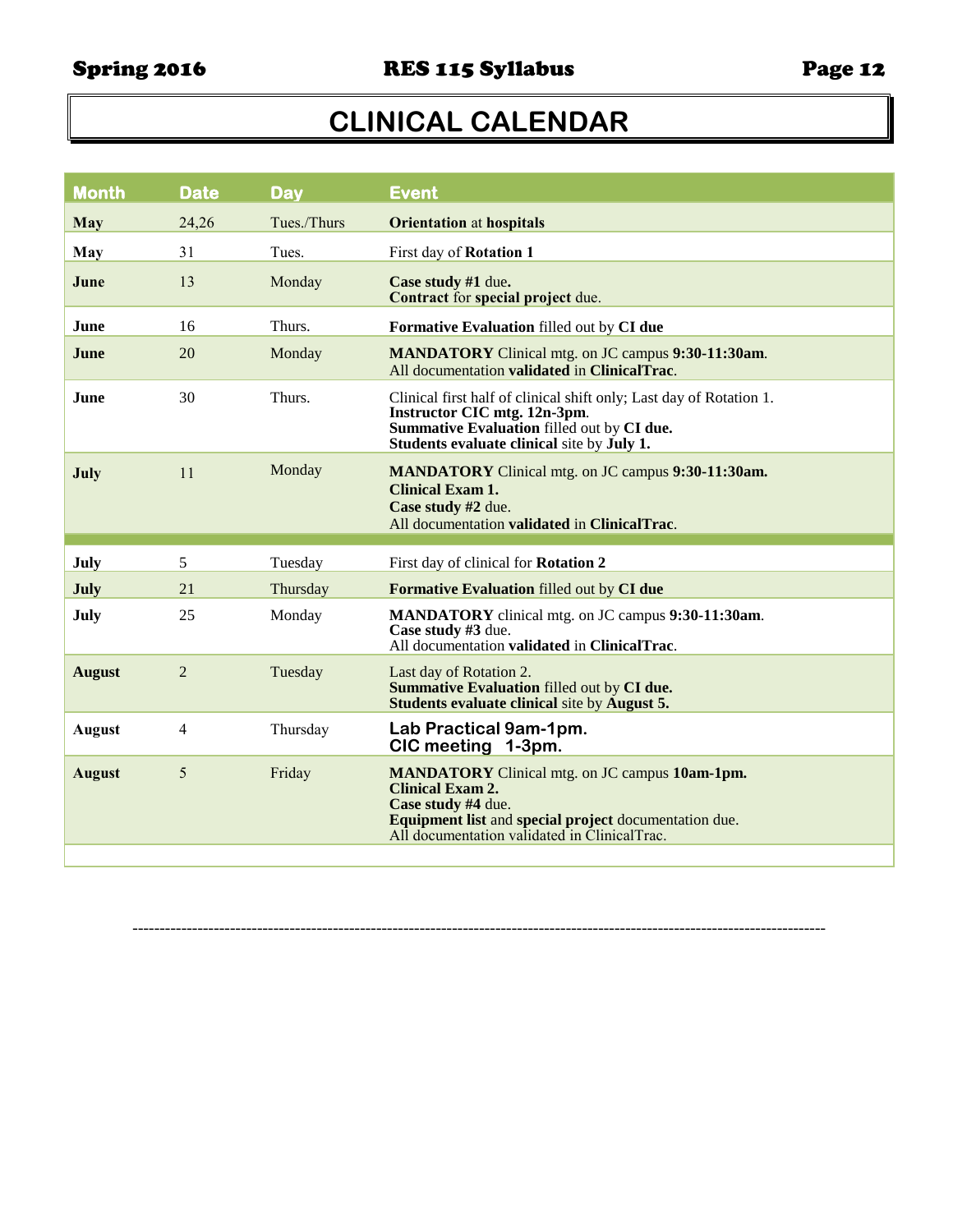Spring 2016 **RES 115 Syllabus** Page 13

# **CLINICAL DOCUMENTATION: A SURVEY**

| <b>TOPIC</b> | <b>REQUISITE ACTIVITY</b>                                                                                                                                                                                                                                                           |
|--------------|-------------------------------------------------------------------------------------------------------------------------------------------------------------------------------------------------------------------------------------------------------------------------------------|
| 1.           | Information & Policies book  Review pertinent elements for the start of a new semester.                                                                                                                                                                                             |
| 2.           | RES 100 lecture calendar  Review what you have already learned.                                                                                                                                                                                                                     |
| 3.           | RES 100 lab calendar  Review what you have already learned.                                                                                                                                                                                                                         |
| 4.           |                                                                                                                                                                                                                                                                                     |
| 5.           | RES 115 clinic calendar  Familiarize and place where it can be easily checked during the course<br>of the semester.                                                                                                                                                                 |
| 6.           | RES 110 lecture calendar  Become familiar with this. Use during course of semester to<br>coordinate clinical activity with classroom lecture content.                                                                                                                               |
| 7.           | RES 110 laboratory calendar Become familiar with this. Use during course of semester to<br>coordinate clinical activity and relate clinical expectations with<br>laboratory content.                                                                                                |
| 8.           | . Become familiar with this. Use during course of semester to request<br>clinical assignments and establish an appropriate pace of progression<br>through the clinic.                                                                                                               |
| 9.           | PEFs and Task Analyses  Become thoroughly familiar with so that tasks may be instructed on<br>and your skills may be developed according to JCC Respiratory Care<br>program standards. PEFs are completed by CIs with grade point<br>values determined by the Clinical Coordinator. |
| 10.          | Some modules may be available for assisting you to advanced standing<br>status (i.e., for students progressing at a faster rate than normal JCC<br>lecture/lab calendars indicate is occurring); check with the JCC<br>Clinical Coordinator as to what modules are available.       |
| 11.          | specific equipment related to the rotation's clinical tasks and skills.<br>This form is completed by the CI and validated,                                                                                                                                                          |
|              | 12. Punch in and punch out  To be completed each and every day clinic is assigned.<br>Note<br>arrival/departure times on employee time-stamp clock and record to<br>the closest minute.                                                                                             |
| 13.          | and 2) totals for these categories for a defined cumulative period. This<br>form is validated DAILY by the CI                                                                                                                                                                       |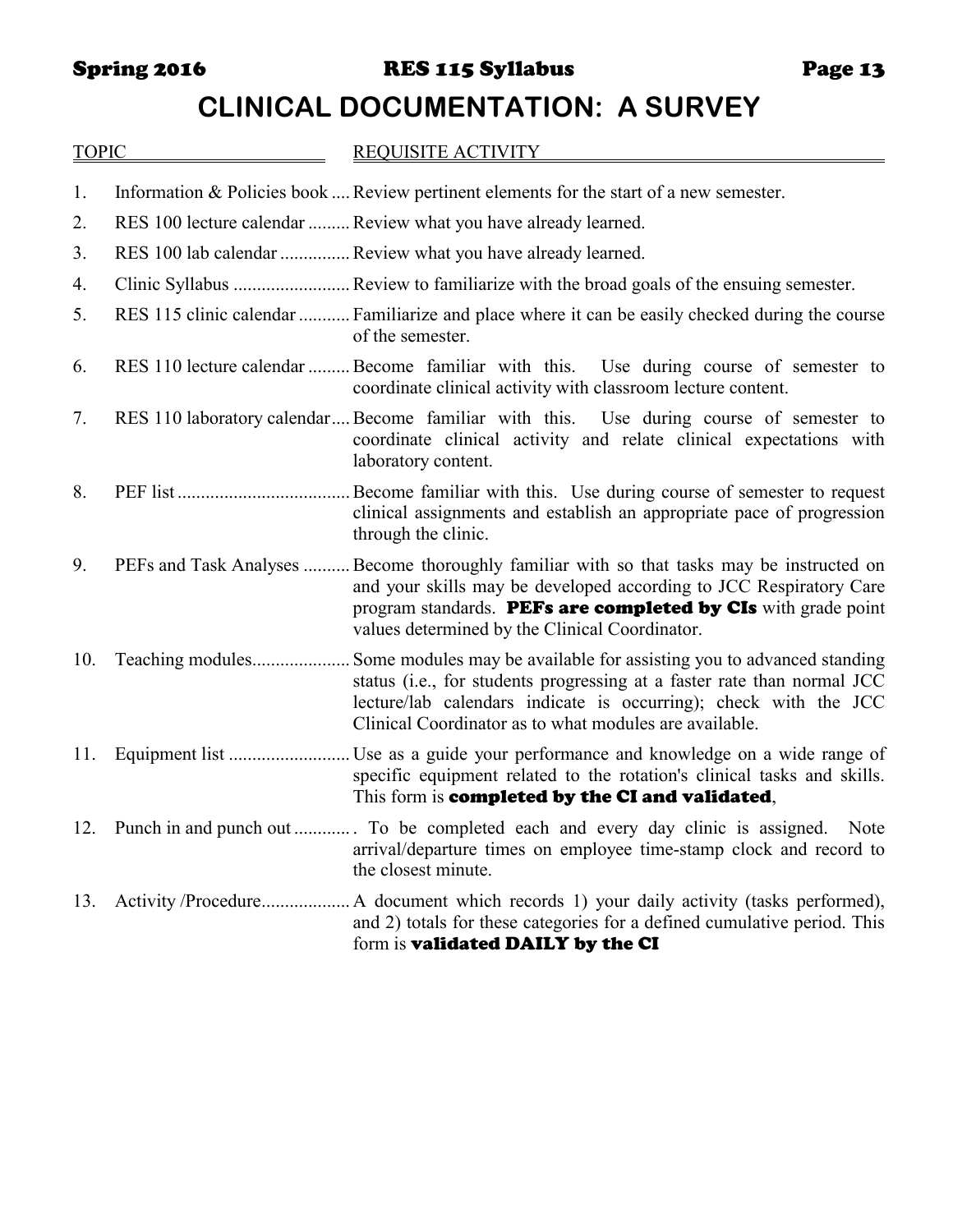## TOPIC REQUISITE ACTIVITY 14. Student journals...........................Journal entries based on daily clinical activities and events are completed by students and can be read by CIs and JCC program personnel to facilitate student/program communications. Entries are to be made daily. CIs or the clinical coordinator may enter dialogic comments in the students' journals. Journal entries are **validated** by a CI. 15. Physician contact forms............... Notes taken on physician contacts and validated by CIs The generated entries are evaluated with grade point values determined by the Clinical Coordinator 16. Patient Assessment forms............ You are to complete this form; it will be evaluated by CIs for accuracy and completeness and is used by CIs to guide group discussions of interesting patient cases. Patient assessments are to be done as scheduled on calendar and are graded by the clinical coordinator. 17. Clinical Quiz Items.............................CIs are responsible for generating a minimum of 20 test points, preferably NBRC format multiple choice items, for the rotation's scheduled exam(s). There will be an additional 30 items from the JCC Respiratory Care program. The clinical coordinator will administer and score all 50 items. 18. Formative evaluation forms......... A short, evaluation of student progress on several key attributes. Because the program requests an anecdotal recording of critical student behaviors, the proper completion of this document is more time consuming than may first appear to be the case. This form is completed by the CI, validated, conferenced over with the student, and submitted to the clinical coordinator. 20. Summative evaluation forms....... A comprehensive, evaluation of student progress performed by the CI near the completion of a clinical rotation. Because the program requests an anecdotal recording of critical student behaviors supporting the instructor's evaluation of the student, the proper completion of this document can be time consuming. This form is completed by the CI, validated, conferenced over with **the student**, and submitted to the clinical coordinator.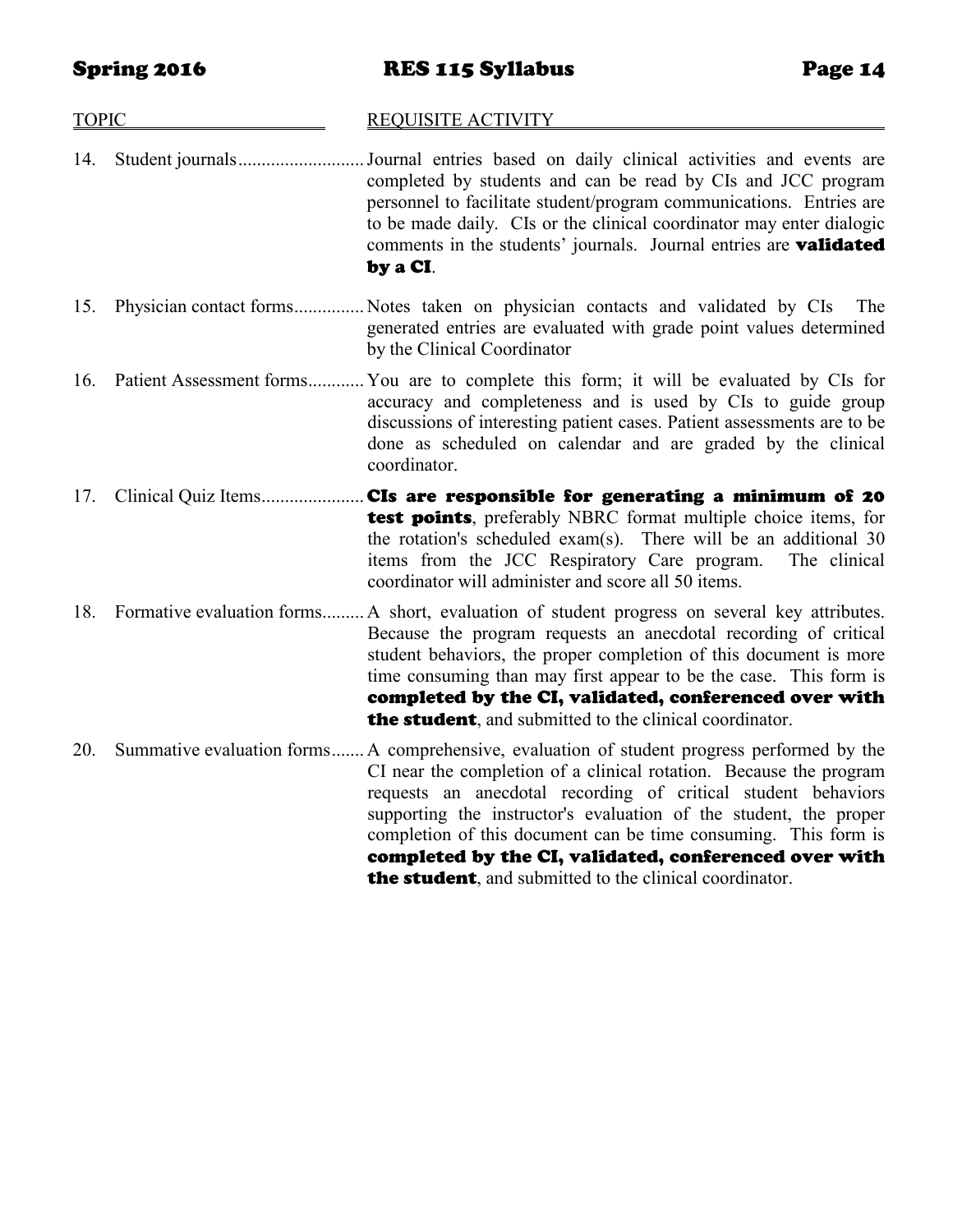# DISCIPLINARY ACTION

Violation of clinical policies can result in administrative action ranging from counseling to permanent discharge from the program. All policy deviations are considered cumulative throughout the program, discipline will be based upon the total of policy infraction occurrences, not each occurrence of each type of deviation.

If any form of disciplinary action is taken, the student is encouraged to first discuss the alleged offense and implied disciplinary action with the Clinical Instructor, Clinical Coordinator, and/or Program Director. In every case an attempt will be made to remedy the situation at this level. In the event that the student feels he/she has justification for challenging the offense or decision for disciplinary action, see the JCC appeals process.

# Routes of Disciplinary Action for Clinical Policy Deviations:

# A.PRIMARY VIOLATIONS

Disciplinary Action: ANY DEVIATION IN THIS GROUP RESULTS IN PERMANENT DISCHARGE FROM THE PROGRAM AND A FAILING GRADE.

## Offenses:

- 1. Committing THE SAME **secondary** violation for a second documented time, or a **third secondary violation of any kind**, whether simultaneous or consecutive.
- 2. Disclosing confidential information about any patient, student, hospital employee or the hospital without proper authorization.
- 3. Leaving hospital premises during assigned clinical hours without proper authorization.
- 4. Removing from the hospital any patient records or official hospital records without proper authorization.
- 5. Falsifying any student or official hospital records.
- 6. Using abusive, obscene, or threatening language to any patient, visitor, student, or hospital employee.
- 7. Engaging in disorderly conduct that threatens the physical well-being of any patient, visitor, student or hospital employee.
- 8. Obtaining, possessing, selling, or using drugs or other illegal or controlled substances on hospital premises.
- 9. Stealing, abusing, misusing or destroying the property or equipment of any patient, visitor, student, hospital employee, or the hospital.
- 10. Possessing weapons, wielding or threatening to use firearms, illegal knives, etc. on the hospital premises.
- 11. Assaulting any patient, visitor, student or hospital employee.